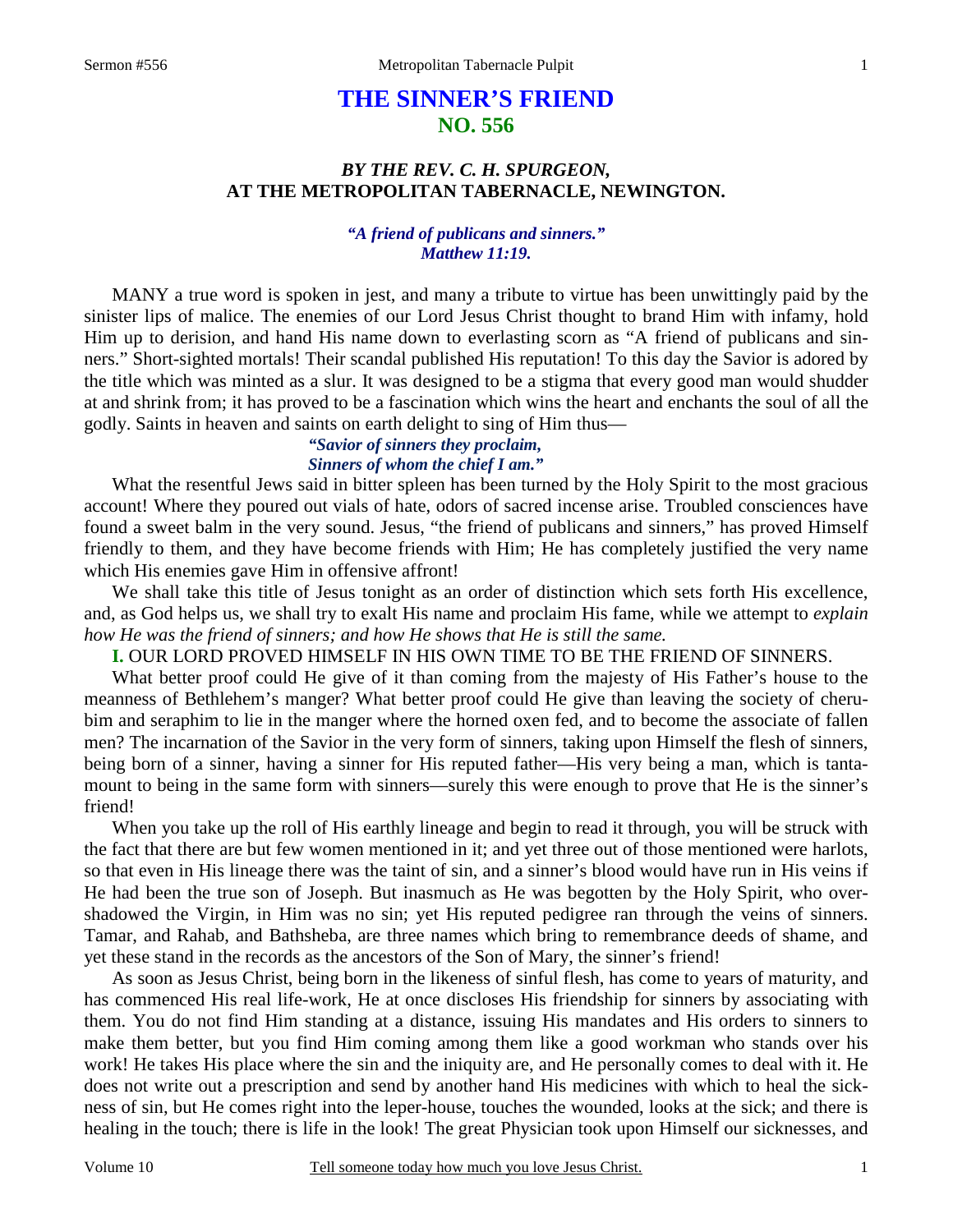bore our infirmities, and so proved Himself to be really the sinner's friend. Some people appear to like to have a philanthropic love towards the fallen, but yet they would not touch them with a pair of tongs! They would lift them up if they could, but it must be by some machinery—some sort of contrivance by which they would not degrade themselves or contaminate their own hands. Not so the Savior! Up to the very elbows He seems to thrust those gracious arms of His into the mire to pull up the lost one out of the horrible pit and out of the miry clay. He takes, Himself, the mattock and the spade, and goes to work in the great quarry that He may get out the rough stones which afterwards He will Himself polish with His own bitter tears and bloody sweat, that He may make them fit to shine forever in the glorious Temple of the Lord His God! He comes Himself into direct, personal contact with sin, without being contaminated with it; He comes as close to it as a man can come; He eats and drinks with sinners; He sits at the Pharisee's table one day, and does not rise because there is a crowd of people no better than they should be coming near Him. Another day He goes to the publican's house, and the publican had, no doubt, been a great extortioner in his time; but Jesus sits there, and that day does salvation come to that publican's house! Beloved, this is a sweet trait about Christ, and proves how real and how true was His love, that He made His associations with sinners, and did not shun even the chief of them!

No, He not only came among them, but He was always seeking their good by His ministry. If there were anywhere a sinner, a lost sheep of the house of Israel, Christ was after that sinner. Never such an indefatigable shepherd—He sought that which was lost till He found it. One of His earliest works of mercy we will tell you of in brief. He was once on a journey, and Samaria was a little out of His way; but there lived in a city of that country a woman—ah, the less said of her the better! She had had five husbands, and he whom she then had was not her husband, nor were any of the others, either. She was a disgrace to that city of Samaria. But Jesus, who has a keen eye for sinners, and a heart which beats high for them, means to save that woman, and He must and He will have her! Being weary, He sits down on a well to rest. A special providence brings the woman to the well. The conventionalities of society forbid Him to talk with her. But He breaks through the narrow bigotry of caste. She is a Samaritan by birth— He cares not for that; but will that most holy being condescend to have familiar conversation with her a dishonor to her sex? He will. His disciples may marvel when they come back, and find Him talking with her, but He will do it. He begins to open up the word of life to her understanding, and that woman becomes the first Christian missionary we ever hear of—for she ran back to the city, leaving her water pot and crying, "Come, see a Man who told me all things that ever I did: is not this the Christ?" And they came and believed; and there was great joy in that city of Samaria!

You know, too, that there was another sinner. He was a bad fellow—I fear him. He had been constantly grinding the faces of the poor, and getting more out of them by way of taxation than he should have done; but the little man had the bump of curiosity, and he must see the preacher, and the preacher must love him—for I say there was a wonderful attraction in Jesus to a sinner! That sinner's heart was like a piece of iron—Christ's heart was like a loadstone; and wherever there was a sinner, the loadstone began to feel it, and soon the sinner began to feel the loadstone, too! "Zaccheus," said Christ, "make haste and come down, for today I must abide at your house." And down comes the sinner, and salvation has come to his house at that hour! Oh, Christ never seemed to preach so sweetly as when He was preaching a sinner's sermon! I would have loved to have seen that dear face of His when He cried, "Come unto Me all you who labor and are heavy laden, and I will give you rest;" or better still, to have seen His eyes running with whole showers of tears when He said, "O Jerusalem, Jerusalem . . . how often would I have gathered your children together, as a hen gathers her chickens under her wings, and you would not come;" or to have heard Him preach those three great sermons upon sinners when He described the woman as sweeping the house and taking away the dust, that she might find the lost piece of her money; and the shepherd going from hill to hill after the wandering sheep; and the father running to welcome that rag-clad prodigal, kissing him with the kisses of love, clothing him with the best robe, and inviting him into the feast while they did dance and make merry because the lost was found, and he who was dead was alive again!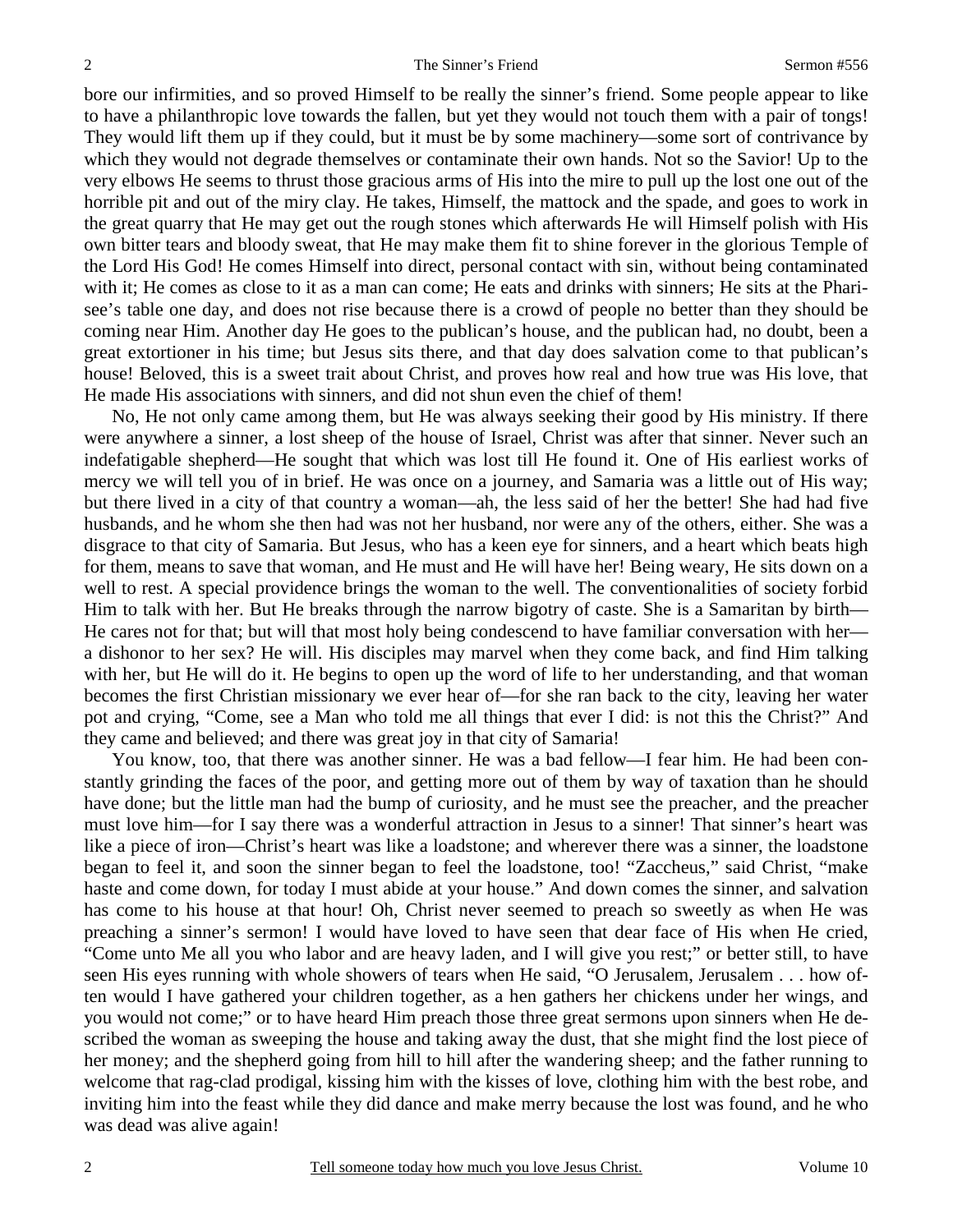#### Sermon #556 The Sinner's Friend

Why, beyond a doubt Jesus was the mightiest of preachers for sinners! Oh, how He loved them! Never mind the Pharisees—He has thunderbolts for them. "Woe unto you, Scribes and Pharisees!" But when publicans and harlots come, He always has the gate of mercy ajar for them. For them He always has some tender word, some loving saying, such as this—"Him who comes unto Me, I will in no wise cast out." "All manner of sin and blasphemy shall be forgiven unto men;" or such like words of tender wooing. The very chief of sinners was thus drawn into the circle of His disciples!

And you know, dear friends, He did not prove His love merely by preaching to them, and living with them, and by His patience in enduring their contradiction against Himself, and all their evil words and deeds, but He proved it by His prayers, too. He used His mighty influence with the Father on their behalf. He took their polluted names on His holy lips; He was not ashamed to call them Brethren. Their cause became His, and in their interests His pulse throbbed. How many times on the cold mountains He kept His heart warm with love to them! How often the sweat rolled down His face when He was in an agony of spirit for them I cannot tell you, but this much I do know, that on that *same night* when He sweat as it were great drops of blood falling down to the ground, He prayed this prayer—after having prayed for His saints, He went on to say—"Neither pray I for these alone, but for them also who shall believe on Me through their word." Here, truly, the heart of the Savior was bubbling up and welling over towards sinners! And you never can forget that almost His last words were, "Father, forgive them; for they know not what they do." Though willfully and wickedly they pierced His hands and His feet, yet were there no angry words, but only that short, loving, hearty prayer—"Father, forgive them; for they know not what they do." Ah, friends, if there ever was a man who was a friend to others, Jesus was a friend to sinners His whole life through.

This, however, is but little. As for the river of the Savior's love to sinners, I have only brought you to its banks. You have but stood on the bank and dipped your feet in the flood; but now prepare to swim. So fond was He of sinners that He made His grave with the wicked. He was numbered with the transgressors. God's fiery sword was drawn to strike a world of sinners down to hell. It must fall on those sinners. But Christ loves them. His prayers stop the arm of God a little while, but still the sword must fall in due time. What is to be done? By what means can they be rescued? Swifter than the lightning's flash I see that sword descending. But what is that in the vision I behold? It falls—but where? Not on the neck of sinners; it is *not their neck* which is broken by its cruel edge; it is not their heart which bleeds beneath its awful force. No. The "friend of sinners" has put Himself into the sinner's place! And then, as if He had been the sinner, though in Him was no sin, He suffers, bleeds and dies—no common suffering—no ordinary bleeding—no death such as mortals know. It was a death in which the second death was comprehended—a bleeding in which the very veins of God were emptied. The God-Man divinely suffered. I know not how else to express the suffering. It was more than a mortal agony, for the divine strengthened the Human, and the Man was made vast and mighty to endure through His being God. Being God and Man He endured more than 10,000 millions of men all put together could have suffered! He endured, indeed, the hells of all for whom He died. The torments, or the equivalent of the torments, which all of them ought to have suffered—the eternal wrath of God condensed and put into a cup, too bitter for mortal tongue to know—and then drained to its utmost dregs by the loving lips of Jesus! Beloved, this was love. "Herein is love that while we were yet sinners, in due time Christ died for the ungodly." "Greater love has no man than this that he lay down his life for his friends." This Christ has done and He is, therefore, demonstrated to be the friend of sinners.

But the trial is over; the struggle is passed; the Savior is dead and buried; He rises again, and after He has spent 40 days on earth—in that 40 days still proving His love for sinners—He rose again for their justification; I see Him ascending up on high. Angels attend Him as the clouds receive Him—

> *"They bring His chariot from on high, To bear Him to His throne, Clap their triumphant wings and cry, 'The glorious work is done.'"*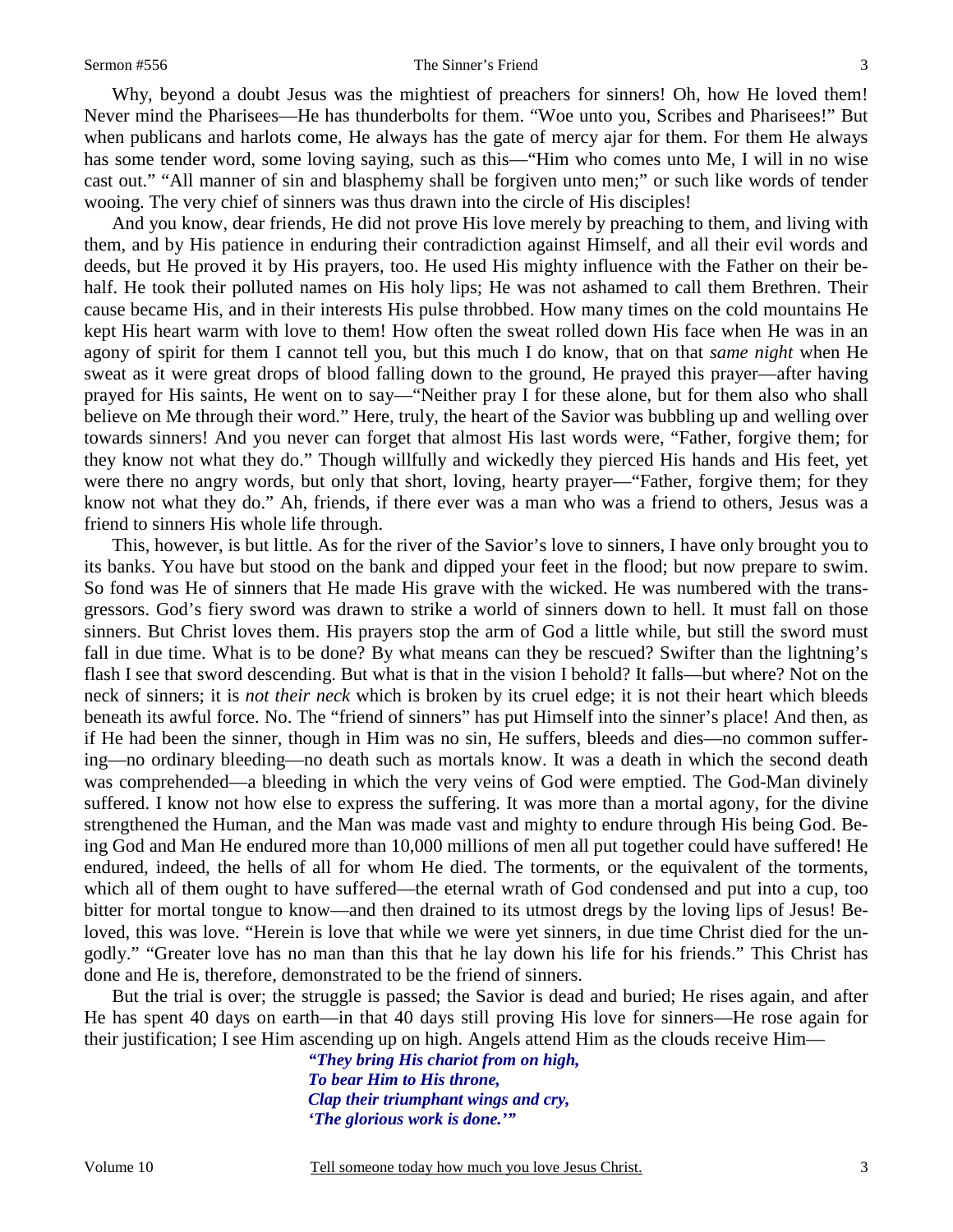What pomp! What a procession! What splendor! He will forget His poor friends, the sinners now, will He not? Not He! I think I hear the song, "Lift up your heads, O you gates; and be you lifted up, you everlasting doors, that the King of Glory may come in." The bars are all unloosed—the pearly gates are all flung wide open; and as He passes through, mark you, the highest joy which swells His soul is that He has opened those gates, not for Himself, for they were never shut on Him—but that He has opened them for sinners! It was for this, indeed, He died; and it is for this that He ascends on high, that He may "open the kingdom of heaven for all believers." See Him as He rides through heaven's streets! "You have ascended up on high; You have led captivity captive; You have received gifts of men." Ah, but hear the refrain, for this is the sweetest note of the entire hymn—"Yes, for the rebellious, also—yes, for the rebellious, also, that the Lord God might dwell among them." The scattered gifts of His coronation—the lavish bounties of His ascension—are still for SINNERS! He is exalted on high—for what? To give repentance and remission of sins! He still wears upon His breastplate the names of sinners! Upon His hands and upon His heart does He still bear the remembrance of those sinners; and every day for the sinner's sake He does not hold His peace! And for the sinner's sake He does not rest, but cries unto God until every sinner shall be brought safely home! Every sinner who believes, every sinner who was given to Him, every sinner whom He bought with blood—He will not rest, I say, till all such are gathered to be the jewels of His crown, world without end!

I think we cannot say more; and I think you will say we could not have said less concerning the way in which the Savior proved Himself to be the sinner's friend. If there are any of you who dare to doubt Him after this, I know not what further to say. If there can be one who has proved himself your friend, surely Jesus did it, and He is willing to receive you now. What He has done He still continues to do. O that you might have divine grace to perceive that Jesus is the lover of your soul, that you might find the blessedness which all these tokens of friendship, of which we have been speaking, have brought for believing sinners!

**II.** While we change the subject a little, we shall still keep to the text and notice WHAT CHRIST IS DOING NOW FOR SINNERS.

There is a deep principle involved here—a principle the Pharisee of old could not understand, and the cold heart of humanity is slow to embrace today. I have two explanations to offer of the way in which Jesus personally discovers Himself to be the friend of sinners, and I will just mention these before I come to the application of the subject I intend. Once upon a time a woman was brought to Jesus by the Scribes and Pharisees—she was an adulteress—she had been taken in the very act. They tell "the sinner's friend" what sentence Moses would pronounce in such a case, and they ask Him, "What do You say?" This they said tempting Him. They were not much concerned about the unhappy creature; the accusation they were intent to lay was against the Man of Nazareth. You know how He disposed of the case, and put her accusers out of countenance. He did not bring the sinner up before the magistrate; no, He would not act the judge's part and pronounce sentence—rather would He act the neighbor's part— He acquitted Himself as a friend. There is a proverb among a certain class of hard-dealing tradesmen, "We know no friendship in business," and full well they carry it out while they grind the faces of the poor without pity, and strive to over-reach one another without fairness! And there was in like manner no friendship, no mercy whatever, among those gentlemen of the long robes. Righteousness, to their idea, stood in exacting justice with rigid severity; and as for wickedness, it was only shameful when it was discovered! She who was taken in the act must be stoned. They who had done it secretly must prosecute. The real friendship of Jesus appears in His singling out the object of pity; and where they accused Him of winking at crime, and harboring the criminal, He was truly laying the axe at the root of the tree, and sheltering the victims while He upbraided the arrogant rulers—whose secret vices were the genuine cause of the wretchedness which had fallen upon the dregs of the nation!

I commend this thought to your consideration. When it is said of Him, He is a "friend of publicans and sinners," it was implied that He was *not* a friend of Scribes and Pharisees. Yet again, I want you to notice that the office which Christ came to fulfill towards sinners was that of pure, unmingled friend-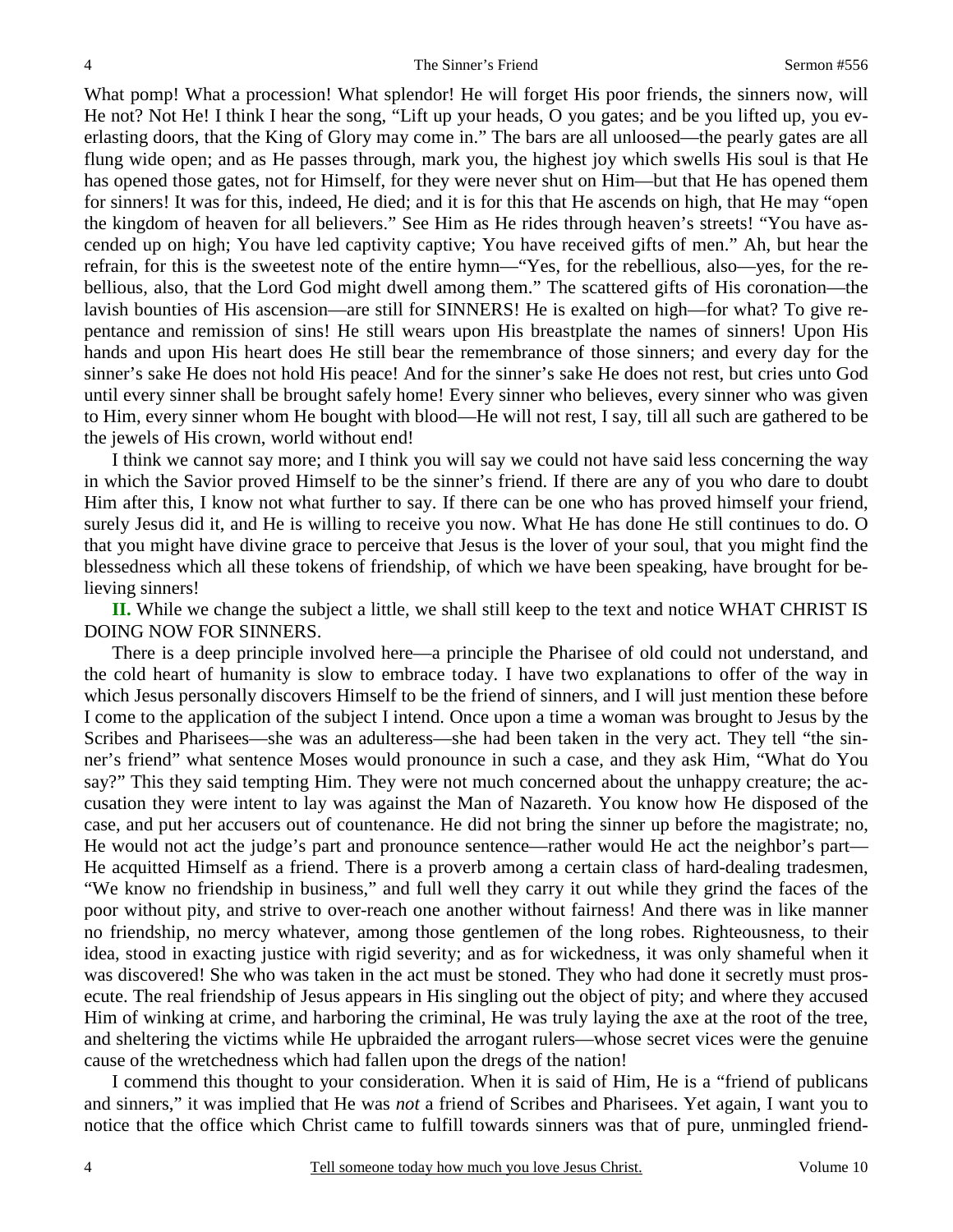#### Sermon #556 The Sinner's Friend

ship. Let us give you an illustration. There is an awful story abroad—a murder has been committed and the poor wretch who committed it has cut his own throat. The policeman and the surgeon are quickly on the spot. The one comes there in the interest of law; the other attends in the interest of humanity. Says the police officer, "Man, you are my prisoner!" Says the doctor, "My dear fellow, you are my patient." And now he lays a delicate hand upon the wound; he stanches the blood, applies soft liniments, binds it up with plasters, and bending down his ear, listens to the man's breathing. Taking hold of his hand, he feels his pulse—gently raising his head he administers to him some wine or stimulant, takes him to the hospital, gives the nurse instructions to watch him, and orders that he shall be given a nutritious diet as he is able to bear it. Day after day he still visits him, and uses all his skill and all his diligence to heal the man's wounds. Is that the way to deal with criminals? Certainly it is not the manner in which the police deal! Their business is to find out all the traces and evidences of his guilt. But the medical attendant is not concerned with the man as an evil doer—but as a sufferer.

So is it with the sinner. Moses is the officer of justice who comes to arrest him. Christ is the Good Physician who comes to heal him. He says, "O Israel, you have destroyed yourself but in Me is your help." Christ deals with the disease, with the wounds, with the sufferings of sinners. He is, therefore, their friend. Of course the parallel will only go a little way. In the instance of the murderer, the surgeon would hand his patient over to the officers as soon as his wound was healed; but in the conduct of our Savior, He redeems the soul from under the law, and delivers it from the penalty of sin, as well as restores it from the self-inflicted injuries. But oh, if I could but show you that Christ treats the sinner with pity rather than with indignation; the Son of Man is not come to destroy men's lives, but to save them! His visit to our world was mediatorial, not to condemn the world, but to give His life a ransom for many—surely, then, you would see reason enough why the sinner should look to Him as a friend, indeed!

Ah, then, I would go further. I would entreat you to make the case your own. You are a sinner! Can I not convince you that He is your friend?

You were sick the other day. The physician looked very grave and whispered something to your wife. She did not tell you what it was, but your own life trembled in the scale, and it is a wonder you are here tonight. Shall I tell you why you are here? Do you see that tree yonder? It has been standing in its place for many years, but it has never yielded any fruit, and several times the master of the garden has said, "Cut it down." The other day the woodman came with his axe. He felt its edge—it was sharp and keen enough—and he began to cut, and the chips were flying as he made a deep gash. But the gardener came by, one who had watched over the tree, and had hope of it even yet, and he said, "Spare it—spare it yet a little longer. The wound you have made may heal; and I will dig about it, and fertilize it, and if it brings forth fruit, good; spare it another year, and if not, then cut it down." That tree is you. The woodman is death. That chipping at the trunk of the tree was your sickness. Jesus is He who spared you. You had not been here tonight—you had been there in hell among damned spirits, howling in unutterable woe, if it had not been that the friend of sinners had spared your life!

And where are you tonight? Perhaps, my hearers, you are in an unusual place for you. Your Sunday evenings are not often spent in the House of God. There are other places which know you, but your seat there is empty tonight. There has been much persuasion to bring you here, and it may be that you have come against your will; but some friend has asked you to conduct him to the spot, and here you are. Do you know why you are here? It is a friendly providence, managed by the sinner's friend who has brought you here that you may hear the sound of mercy, and have a loving invitation tendered to you. Be grateful to the Savior that He has brought you to the gospel-pool. May you—O, may you this night be made to step in, and be washed from sin! It is kind of Him, and proves how true a friend He is of sinners, that He has brought you here. I will leave you now where you are, and I will tell you how He has dealt with other sinners, for perhaps this may lead you to ask Him to deal the same with you.

I know a sinner—while I live I must know him. Full well do I remember him when he was hard of heart, and an enemy to God by a multitude of wicked works; but this friend of sinners loved him; and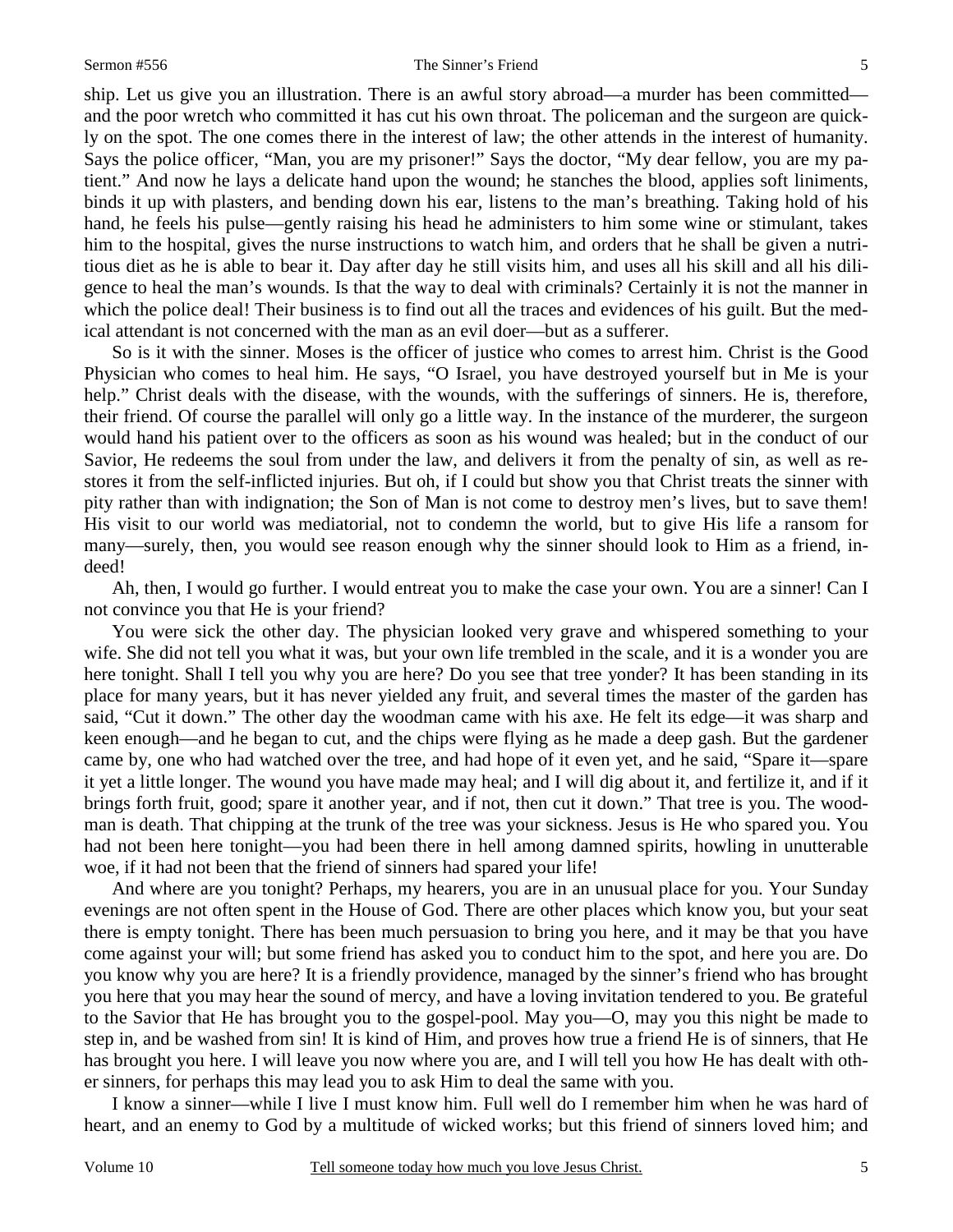#### The Sinner's Friend Sermon #556

passing by one day, He looked right into his soul with such a look that his hard heart began to break. There were deep throes as though a birth of a divine sort were coming on; there was an agony, and there was an unutterable grief; and that poor soul did not think it kind of Jesus—but, indeed, it was kindness too intense ever fully to estimate—for there is no saving a soul except by making it feel its need of being saved! There must be in the work of grace an emptying and a pulling down before there can be a filling and a building up! That soul knew no peace for many a year, and the sole of its feet had no rest. But one day—

> *"I heard the voice of Jesus say, Come unto Me and rest. Lay down, you weary one, lay down Your head upon My breast. I came to Jesus as I was, Weary and worn and sad; I found in Him a resting place, And He has made me glad! I heard the voice of Jesus say, Behold, I freely give The living water, thirsty one, Stoop down and drink and live! I came to Jesus, and I drank Of that life-giving stream— My thirst was quenched, my soul revived, And now I live in Him! I heard the voice of Jesus say, I am this dark world's Light, Look unto Me, your morn shall rise, And all your days be bright. I looked to Jesus, and I found In Him my star, my sun! And in that Light of Light I'll walk, By His grace, Till traveling days are done."*

Yes, said I, Christ is the friend of sinners! So say I, and so will I say while this poor lisping, stammering tongue can articulate a sound! And I think God had a design of abundant mercy when He saved my soul. I had not then believed it, though a mother's loving accents might have whispered it in my ears. But He seems to remind me of it over and over again, till love and terror mingle in my breast, saying, "Woe is me if I preach not the gospel." O my blessed Master, You do trust my lips when You bear witness to my heart. You give charge to my tongue when You constrain my soul. "Am I a chosen vessel?" It is to bear His name to sinners. As a full bottle seeks vent, so must my testimony pant for utterance. O sinner, if you trust Him, He will be such a friend to you! And if you have now a broken heart, and a contrite spirit, these are His works; and it is a proof of His great love to you if He has made you to hunger and thirst after Him.

Let me impress upon you that Jesus is the friend of the friendless. She, who had spent all her money on physicians without getting relief, obtained a cure, gratis, when she came to Him! He who has "nothing to pay" gets all his debts cancelled by this friend; and he who was ready to perish with hunger finds not only a passing meal, but a constant supply at His hands!

We know of a place in England still existing, where there is a slice of bread served to every passerby who chooses to ask for it. Whoever he may be, he has but to knock at the door of St. Cross Hospital, and there is a slice of bread for him. Jesus Christ so loves sinners that He has built a St. Cross Hospital so that whenever a sinner is hungry, he has but to knock and have his needs supplied! No, He has done better! He has attached to this hospital of the cross, a bath; and whenever a soul is black and filthy, it has

6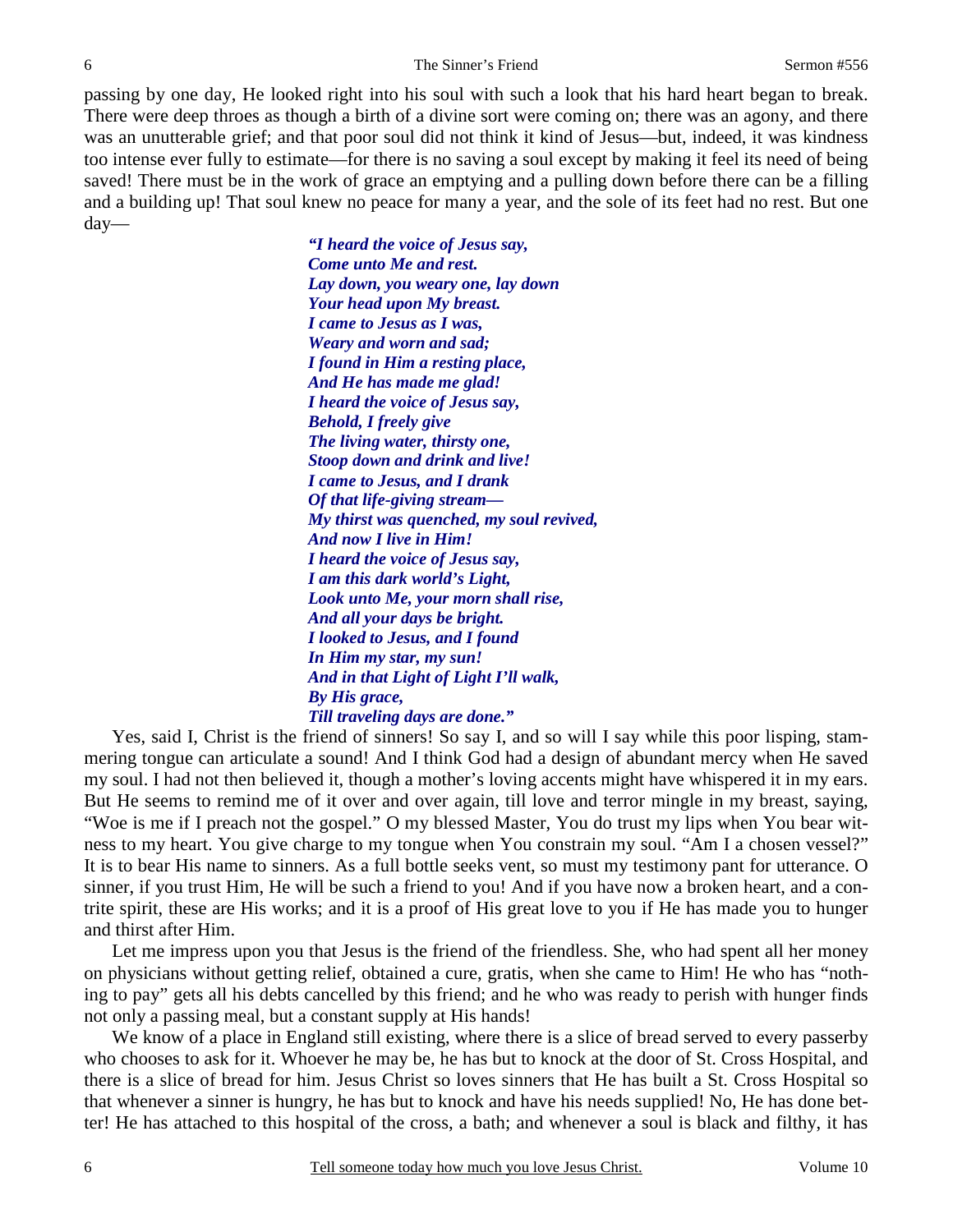#### Sermon #556 The Sinner's Friend

but to go there and be washed. The fountain is always full, always efficacious. There is no sinner who ever went into it, and found it could not wash away his stains. Sins which were scarlet and crimson have all disappeared, and the sinner has been whiter than snow! As if this were not enough, there is attached to this hospital of the cross a wardrobe; and a sinner, making application simply as a sinner, with nothing in his hands, but being just empty and naked, may come and be clothed from head to foot! And if he wishes to be a soldier, he may not merely have an undergarment, but he may have armor which shall cover him from the sole of his feet to the crown of his head. No, if he wants a sword, he shall have that given to him and a shield, too! There is nothing that his heart can desire that is good for him which he shall not receive! He shall have spending money so long as he lives, and he shall have an eternal heritage of glorious treasure when he enters into the joy of his Lord!

Beloved, I cannot tell you all that Christ has done for sinners, but this I know—if He meets with you tonight, and becomes your friend, He will stand by you to the last. He will go home with you tonight. No matter how many pairs of stairs you have to go up, Jesus will go with you; no matter if there is no chair to sit down on, He will not disdain you. You shall be hard at work tomorrow, but as you wipe the sweat from your brow, He shall stand by you. You will, perhaps, be despised for His sake, but He will not forsake you; you will, perhaps, have days of sickness, but He will come and make your bed in your sickness for you. You will, perhaps, be poor, but your bread shall be given you, and your water shall be sure, for He will provide for you. You will vex Him much and grieve His Spirit. You will often doubt Him you will go after other lovers; you will provoke Him to jealousy, but He will never cease to love you. You will, perhaps, grow cold to Him, and even forget His dear name for a time, but He will never forget you. You may, perhaps, dishonor His cross, and damage His fair fame among the sons of men, but He will never cease to love you. No, He will never love you less—He cannot love you more. This night He does espouse Himself unto you. Faith shall be the wedding ring which He will put upon your finger. He pledges His fidelity to you—

# "*Though you should oftentimes forget Him His loving-kindness fast is set."*

His heart shall be so true to you that He will never leave you nor forsake you. You will come to die soon, but the friend of sinners who loved you as a sinner, and would not cast you off when your sinnership kept breaking up, will still be with you when you come to the sinner's doom, which is to die. I see you going down the shelving banks of Jordan, but the sinner's friend goes with you. Ah, dear heart, He will put His arm beneath you, and bid you fear not. And when in the thick shades of that grim night you expect to see a fearful visage—the grim face of death—you shall see, instead, His sweet and smiling face, bright as an evening star, by your soul, and you shall hear Him say, "Fear not, I am with you. Be not dismayed, I am your God."

You will land in the world of spirits by-and-by; but will the sinner's friend forsake you then? No, He will be pleased to acknowledge you; He will meet you on the other side of the Jordan, and He will say, "Come, My beloved, I have loved you with an everlasting love, and have bought you, though you were a vile sinner, and now I am not ashamed to confess you before my holy angels. Come with Me, and I will take you to My Father's face, and will confess you there." And when the day shall come in which the world shall be judged, He will be your friend then, too. You shall sit on the bench with Him. At the right hand of the judge shall you stand, accepted in Him who was your advocate, and who is now your judge, to acquit you! And when the splendors of the millennium shall come, you shall partake of them—when the end shall be, and the world shall be rolled up like a worn-out vesture, and these arching skies shall have passed away like a forgotten dream—when eternity, with its deep-sounding waves, shall break upon the rocks of time, and sweep them away forever—then, on that sea of glass mingled with fire you shall stand with Christ, your friend still, claiming you, notwithstanding all your misbehavior in the world which has gone, and loving you now, loving you on as long as eternity shall last! Oh, what a friend is Christ to sinners!